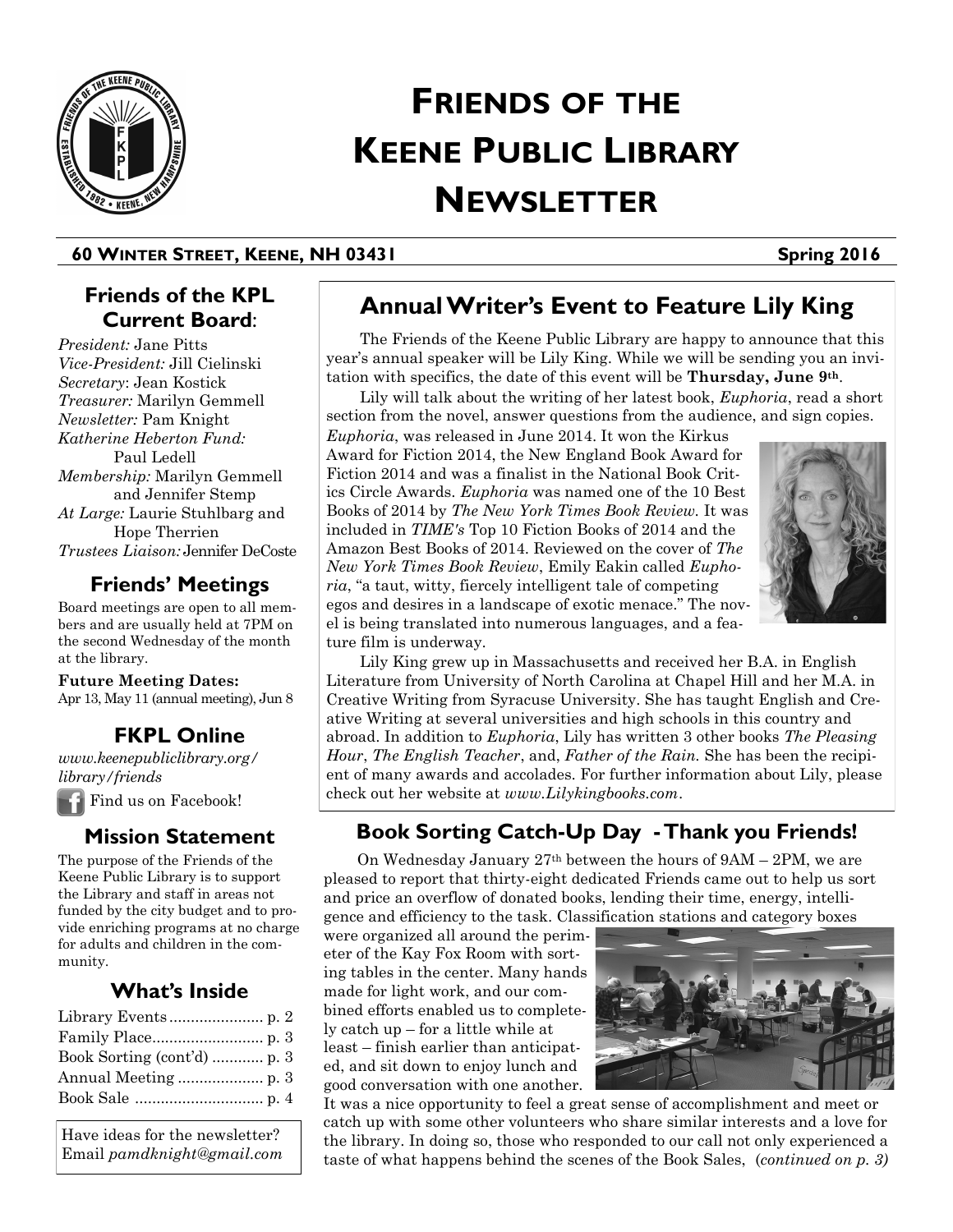# **Library Events Sponsored by the Friends\***

# **YOUTH PROGRAMS**

#### **1000 Books Preschool Celebration**

*Fri Apr 1; 6-7 PM Youth Dept.* 1000 Books Before Kindergarten is



a nation wide initiative encouraging families to read 1000 books to their children before the age of 5. If you have not yet signed your child up for this exciting program there will be an opportunity to do so and a free

binder to keep track of the books you read. Children who have reached their goal already will be given a special bookplate to be placed into a library book of their choosing. There will be games, activities and light refreshments.

#### **1...2...3… Play with Me! Family Place Parent/Child Workshops**

*Mondays 10-11:30 AM May 16 & 23, Jun 6, 13 & 20* Spend time together, play, make friends, and talk one-on-one with specialists on child development during this enjoyable five-week workshop. These fun learning times are for children 1 to 3 years and their parents and caregivers. Infant and preschool siblings may attend with a registered toddler. Local child development specialists will be available for one-on-one chats on early childhood growth and health topics (see article on p. 3).

## **PROGRAMS FOR ALL AGES Music from West Africa and Beyond with Sean Gaskell**

*Mon Apr 11; 7-8:30 PM Heberton Hall*  Sean Gaskell features traditional songs on the Kora, a 21 string harp that he



learned how to play during multiple visits to its homeland in Gambia, West Africa. Learn more at *[https://www.reverbnation.com/](https://www.reverbnation.com/seangaskell) [seangaskell](https://www.reverbnation.com/seangaskell)*.

# **PROGRAMS FOR ALL AGES,**

*continued* **Beethoveen's Wig featuring Richard Perlmutter**

*Sat Apr 23; 7-8 PM Heberton Hall* Renowned family musician Richard



Perlmutter sings and performs the music of Beethoven's Wig on piano, classical guitar and mandolin. Hailed as opening the door to "serious music" in a way that's fun, Beethoven's Wig is now the most honored musical group in family entertainment. Recommended for ages 5 and up.

**[Family Dance @ your Library!](http://keenepubliclibrary.evanced.info/signup/EventDetails.aspx?EventId=5658&lib=)** 

*Fridays 6:30-8:30 PM Heberton Hall*  **Apr 1** with **Kathy Torrey May 6** with **Allison & Hunt Smith**

# **TEEN PROGRAMS Star Wars Day Celebration**

*Wed May 4; 6-9 PM Youth Dept.*

After watching Star Wars: The Force Awakens for the afternoon movie, come upstairs to do some Star Wars inspired arts and crafts projects!

## **Live Action Angry Birds**

*Wed May 16; 4-6 PM Kay Fox Room*



With the new Angry Birds movie heading to theaters, come to the Kay Fox Room to enjoy a live action version of Angry

Birds! We'll have several "levels" set up for you to beat.

## **Teen Film Series**

*Wednesdays 3:30-6 PM Auditorium*

#### **After School Movie Month of Gaming**

Apr 13 Battleship

Apr 20 WarGames

Apr 27 Jumanji

#### **After School Movie Matinees**

May 4 Star Wars: The Force Awakens

May 11 Creed

May 18 The Hunger Games: Mockingjay Part 2 May 25 Point Break

**Libraries Transform How-to Festival ADULT PROGRAMS**

*Sat Apr 16; 10:30 AM-4:30 PM*  This year's National Library Week theme is Libraries Transform, reminding all Americans that today's libraries are not just about the materials we have for people, but what we do for and with people. Local organizations, community members, and librarians will lead short, 45-minute interactive classes on lifestyle, crafting, education, and more.

A few how-to sessions will include:

- How to juggle
- How to use a telescope
- How to make a beaded necklace
- How to garden with
- raised beds • How to drive proactively
- How to make a kite
- How to make early literacy tools from household objects
- How to make the most of ancestry.com and other online genealogy resources
- How to self-publish a book with SELF-e
- How to make tassel flowers

#### **Make, Craft, Create: Adult Craft Night**

*6:30-8 PM Green Room* Come make, craft, and create in a friendly and supportive group on the first Tuesday of the month.

**Apr 5 Toy Books**

## **May 3 Origami Stars**

#### **Wednesday Night Film Series**

*Wednesdays 7-9 PM Auditorium*

#### **The Bard's Film Series**

Apr 13 Romeo and Juliet Apr 20 Taming of the Shrew

### **READ IT. SEE IT. LOVE IT Series**

Apr 27 Still Alice May 4 Concussion May 11 Edge of Tomorrow May 18 In the Heart of the Sea



May 25 Far from the Madding Crowd

\*This is just a sampling of library events sponsored by the Friends. The Calendar of Events on the library website has a complete listing.

2

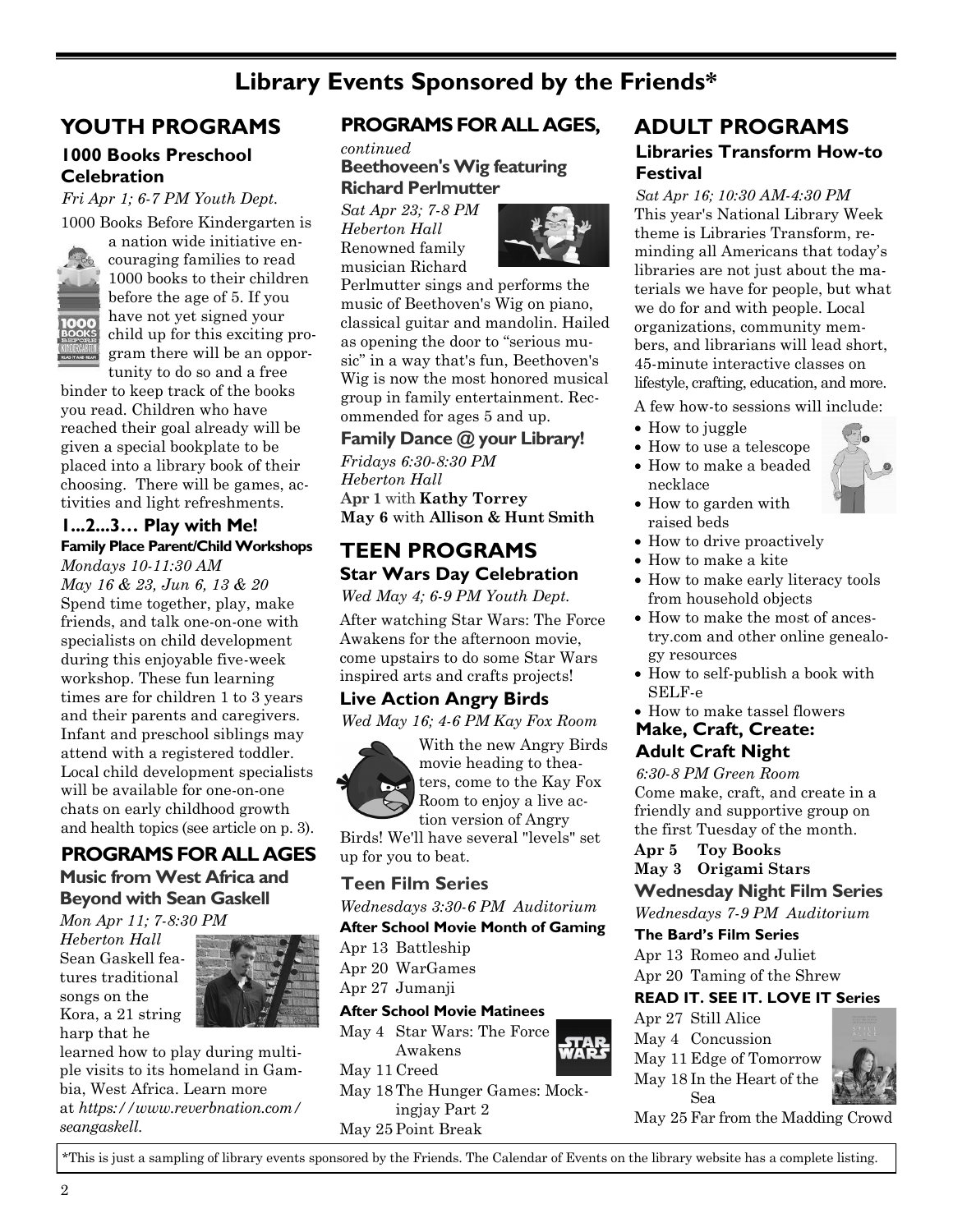# **Keene Public Library Joining the Family Place Libraries**

#### *By Gail Zachariah*

Good news! The Keene Public Library will be joining the Family Place Libraries™ national network providing a welcoming community environment with resources that families need to nurture their children's development beginning at birth to help ensure they enter school ready and able to learn.

Family Place Libraries™ is a growing network of children's librarians nationwide who know that literacy be-

gins at birth and that libraries can help build communities by nurturing healthy families. Parents and caregivers are their children's first and most important teachers, and the library is here to support them in that role. Between birth and five years old, children's brains develop at an astonishing rate. At birth only 25% of a newborn's brain is wired. By five years, the brain is 90% wired. How adults respond to and interact with children between birth and 5 years has dramatic effects on executive function, social, emotional and intellectual development Play is how young children learn about themselves and their world. It prepares them for reading, math, and science and promotes healthy social and emotional development. Family Place emphasizes the importance of



play in early learning and the importance of parents and caregivers to promote and participate in children's play. The Keene Public Library has long been a comfortable space for very young children and their parents and caregivers, but we will be purposefully redesigning the space so that young children and their adults can explore, play, share books, learn together and meet other families. We will also soon offer a five week play based Parent-Child Workshop series when families can play and learn together, make friends and talk one-on-one with child development and early literacy specialists.

## **Facts/Statistics**

Based on parent surveys and independent evaluations of the Family Place Libraries™ model throughout the country, parents who participate in Family Place programs and interactive early learning spaces report:

- Spending more time sharing books, playing, talking and singing with their children both in and out of the library.
- Seeing an impact on the development of their child's social, emotional, verbal and early literacy skills.
- Feeling more confident in their roles as first teachers of their children.
- Being more aware of library and community resources.
- Feeling less isolated and an increased sense of community belonging.

The Family Place Libraries™ model is now in over 400 libraries in 29 states serving thousands of young children and their parents/caregivers. The Keene Public Library is proud to be among them. At our library, this expanded public library role is made possible with support from the Friends of the Keene Public Library. There are still possibilities for community giving. Please contact Gail Zachariah at 603-352-0157 if you would like to be a part of this new initiative.

## **Book Sorting Catch-Up Day** *(continued from page 1)*

but also helped us to prepare for our spring book sale (April 8- 10th) whose proceeds will benefit library programming, new equipment, and collection development.

Although we only hold two sales per year, book sorting and

pricing are a year round activity. We have a dedicated group of interested volunteers who regularly devote time to the process, but we always welcome new friends who wish to help us with this or other special events that we sponsor at the library. Please contact one of us if you wish to volunteer.



*Empty sorting pallets after the catch-up day*

Our warmest gratitude to our sorting day Friends, we are indebted to you, and hope you had as much fun as we did! - Jane, Jill, Jean, Pam & Marilyn

## **Friends of the Library Slate of Officers**

The Friends of the Keene Public Library will present the following officers for election at its annual meeting on **Wednesday, May 11, 2016**. All members of the Friends of the KPL are invited to attend this meeting.

President: Jane Pitts Vice-President: Jill Cielinski Secretary: Jean Kostick Treasurer: Marilyn Gemmell Heberton Funds Chair: Paul Ledell Membership: Marilyn Gemmell Newsletter: Pam Knight At Large: Sally Rinehart & David Meader